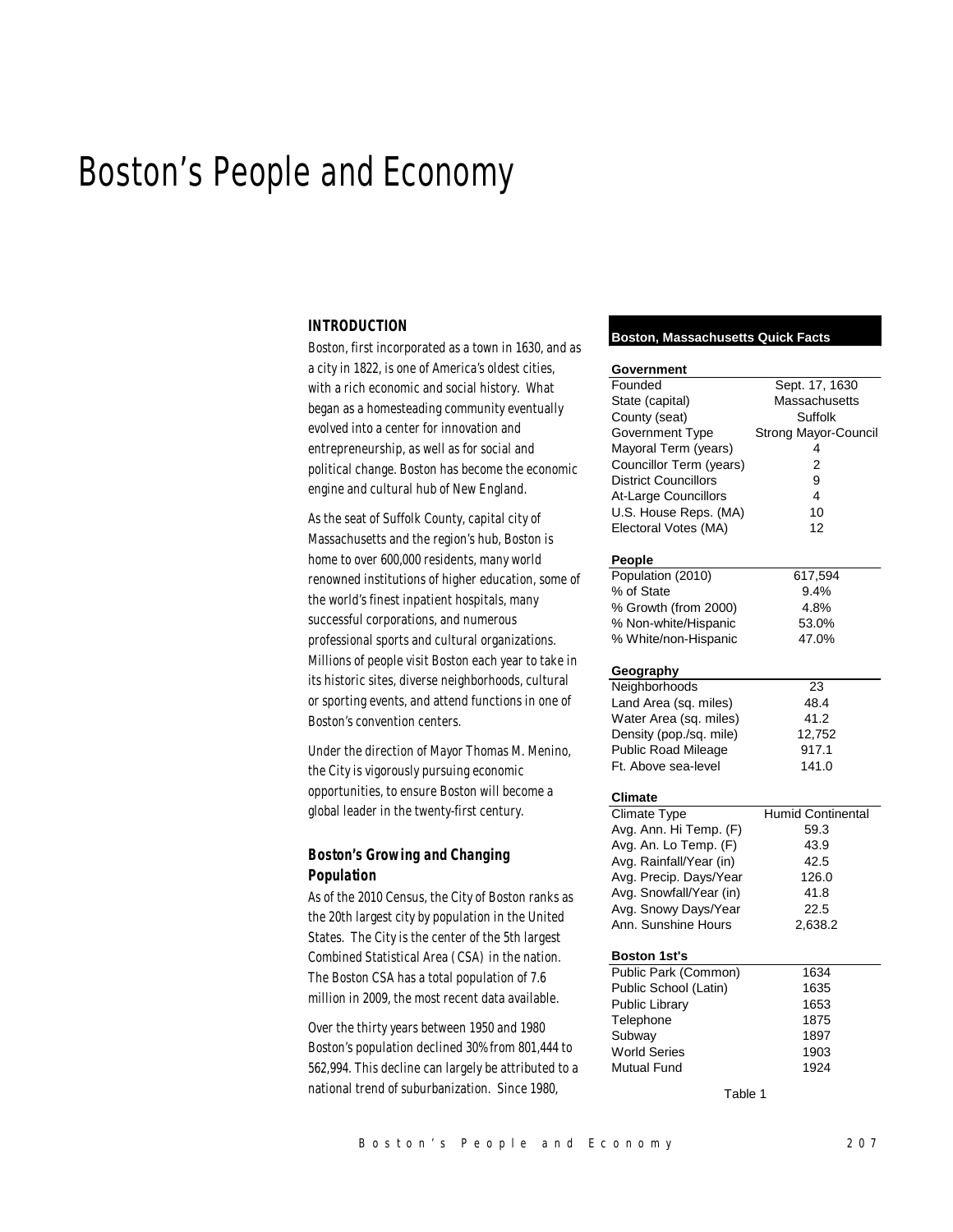

**Boston's Population** *1950 to 2010 Census*

## Figure 1

however, the city's population has stabilized and grown. The 2010 U.S. Census records the city's population at 617,594, representing a 4.8% increase over its 2000 population and a 9.7% increase over 1980.

With this growth in population has come a change in demographics. A wide range of ethnic backgrounds and countries of origin can now be found in Boston's population. The 2010 census results showed that non-white/hispanic peoples continue to make up the majority of Boston's population, as they have for the past 10 years (Table 2).

**Boston's People & Economy**

The 2000 Census, which is the last year detailed data is available, showed that Boston was also a relatively young City. Children ages 19 and under made up 22% of the City's population. Almost one out of every three persons in Boston was between the ages of 20 and 34 years old. People ages 35 to 54 years old comprised 20% of the population. People ages 54 to 65 years old comprise 15%. Senior citizens ages 65 and above made up only 10% of the City's population.

## *Boston's Labor Force, Jobs, and Income*

Boston ranks among the highest in concentrations of employment in the U.S. In 2010, Boston supplied an estimated 652,180 jobs, approximately one out of every five jobs in Massachusetts and one out of every thirteen jobs in New England. The 2010 jobs figure represents a loss of 6,566 jobs from 2009. However, the employment picture has begun to improve recently with the unemployment rate in Boston falling to 7.7% in June 2011, a decrease from 8.4% in the same month of 2010.

With the number of Boston based jobs exceeding the resident labor force by more than double, the City is the recipient of many daily commuters. Between 1970 and 2000, the number of non-Suffolk County residents commuting to jobs in Suffolk County increased over 40% to nearly 328,000 (Figure 2). And, as Boston has continually become a better place to live, more residents are choosing to remain in the City and commute out

|                               |                                   | 1970       | 1980      | 1990          | 2000       | Recent          |
|-------------------------------|-----------------------------------|------------|-----------|---------------|------------|-----------------|
| Population                    | <b>Total Population</b>           | 641,071    | 562,994   | 574,283       | 589,141    | 617,594 ('10)   |
|                               | % Minority Population             | 18%        | 30%       | 37%           | 51%        | 53% ('10)       |
|                               | <b>White Alone</b>                |            |           | 59%           | 49%        | 47% ('10)       |
|                               | <b>Black or African-American</b>  |            |           | 24%           | 25%        | 22% ('10)       |
|                               | Asian                             |            |           | 5%            | 8%         | 9% ('10)        |
|                               | Hispanic or Latino                |            |           | 11%           | 15%        | 18% ('10)       |
|                               | Other                             |            |           | 1%            | 3%         | 4% ('10)        |
| <b>Income</b>                 | Median Household Income           | \$7,935    | \$12,530  | \$29,180      | \$39,629   | \$55,979 ('09)  |
|                               | Avg. Annual Wage (Suffolk County) |            | \$15,472  | \$31,272      | \$55,522   | \$73,114 ('09)  |
| <b>Education</b>              | % High School Graduate            | 34%        | 35%       | 27%           | 24%        | 23% ('09)       |
|                               | % Some College Completed          | 9%         | 13%       | 19%           | 19%        | 18% ('09)       |
|                               | % College Graduate                | 10%        | 20%       | 30%           | 36%        | 45% ('09)       |
| <b>Employment</b> Labor Force |                                   | 266,505    | N/A       | 304,507       | 304,224    | 331,331 (6/'11) |
|                               | Unemployment Rate (resident)      | 12.8%('75) | 7.8%('83) | $8.6\%$ ('91) | 2.7% ('00) | 7.7%(6/'11)     |
|                               | Number of Jobs                    | 576,125    | 572,078   | 622,433       | 688,077    | 652,180 ('10)   |
|                               | % Blue Collar Jobs                | 45%        | 40%       | 33%           | 31%        | 31% ('09)       |
|                               | % White Collar Jobs               | 55%        | 60%       | 67%           | 69%        | 69% ('09)       |
|                               | % Manufacturing Jobs              | 11%        | 9%        | 5%            | 4%         |                 |
|                               | % Trade Jobs                      | 22%        | 16%       | 13%           | 12%        |                 |
|                               | % Finance Jobs                    | 13%        | 13%       | 15%           | 15%        |                 |
|                               | % Service Jobs                    | 25%        | 36%       | 42%           | 46%        |                 |
| Sources:                      |                                   |            |           |               |            |                 |

Table 2

Boston Redevelopment Authority, U.S. Census Bureau, Massachusetts Division of Employment and Training,

Massachusetts Department of Labor and Workforce Development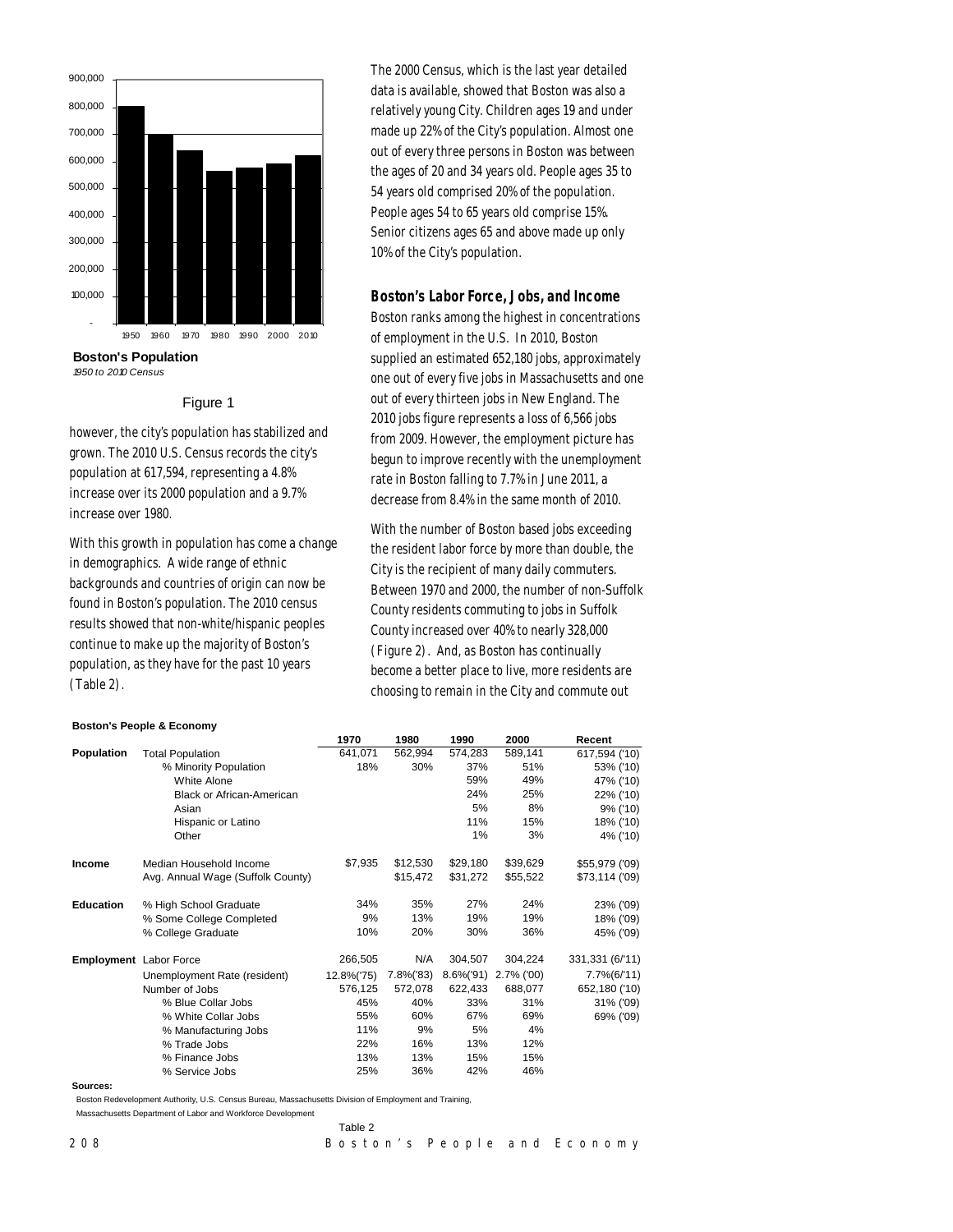

Figure 2

for their jobs. Between the City's population low point in 1980 and 2000, the number of Suffolk County residents commuting to jobs outside the county grew nearly 50% and now represents 30% of the resident county labor force.

The City's resident labor force has undergone a transformation as well. Of the 266,505 Boston residents working in 1970, 45% held blue-collar jobs and 55% held white-collar jobs. In 2000, of the 304,224 Boston residents working, those holding blue-collar jobs fell to 31%, and those employed in white-collar occupations rose to 69% (Table 2). This same ratio has remained through 2009. Many white-collar jobs are concentrated within the finance, health care, and education sectors. The City's labor force has grown to 331,331 through June 2011.

The changing needs of a service and informationbased economy have resulted in a better educated and more highly skilled workforce. In 2000, 79% of the adults in Boston had completed high school, compared to 53% in 1970. A full 36% of adults in Boston had completed college in 2000, compared to only 10% in 1970. According to the most recent estimates from 2009, 86% of adults had completed high school, and more than 45% of adults had completed college.

With Boston's well-educated workforce comes comparatively high household incomes and wages. In 2009, median household income in the City of Boston ranked 13<sup>th</sup> among U.S. cities with populations greater than 500,000. Median household income in Boston is consistently more

than 30% greater than the median household income in the United States. This 2009 figure was \$55,979, up 7.9% from 2008, on an inflationadjusted basis (Table 2).

Per capita Personal Income in Suffolk County was \$52,276 in 2008. The average annual wage and salary disbursement per job in Suffolk County was \$73,114 in 2009, a decrease of \$2,156 or 2.9% from the previous year. Beginning around 1990, wages in Suffolk County began to grow faster than the state and the nation. In 2009, the average annual wage per job in Suffolk County was 32% higher than the average Massachusetts wage and 60% higher than the national average wage (Figure 3).



## *Key Sectors in the Boston Economy*

#### Transportation

A key to any city's economic health is its ability to transport residents, workers, and visitors efficiently and safely to their intended destinations, whether in the city or throughout the region.

## Local Travel

In the fall of 2009, Mayor Menino declared that "the car is no longer king in Boston". As such, the City has made investments into "greener" transportation for its residents, visitors and employees. A contract for a bike sharing program is nearing completion that is expected to put bike stations in various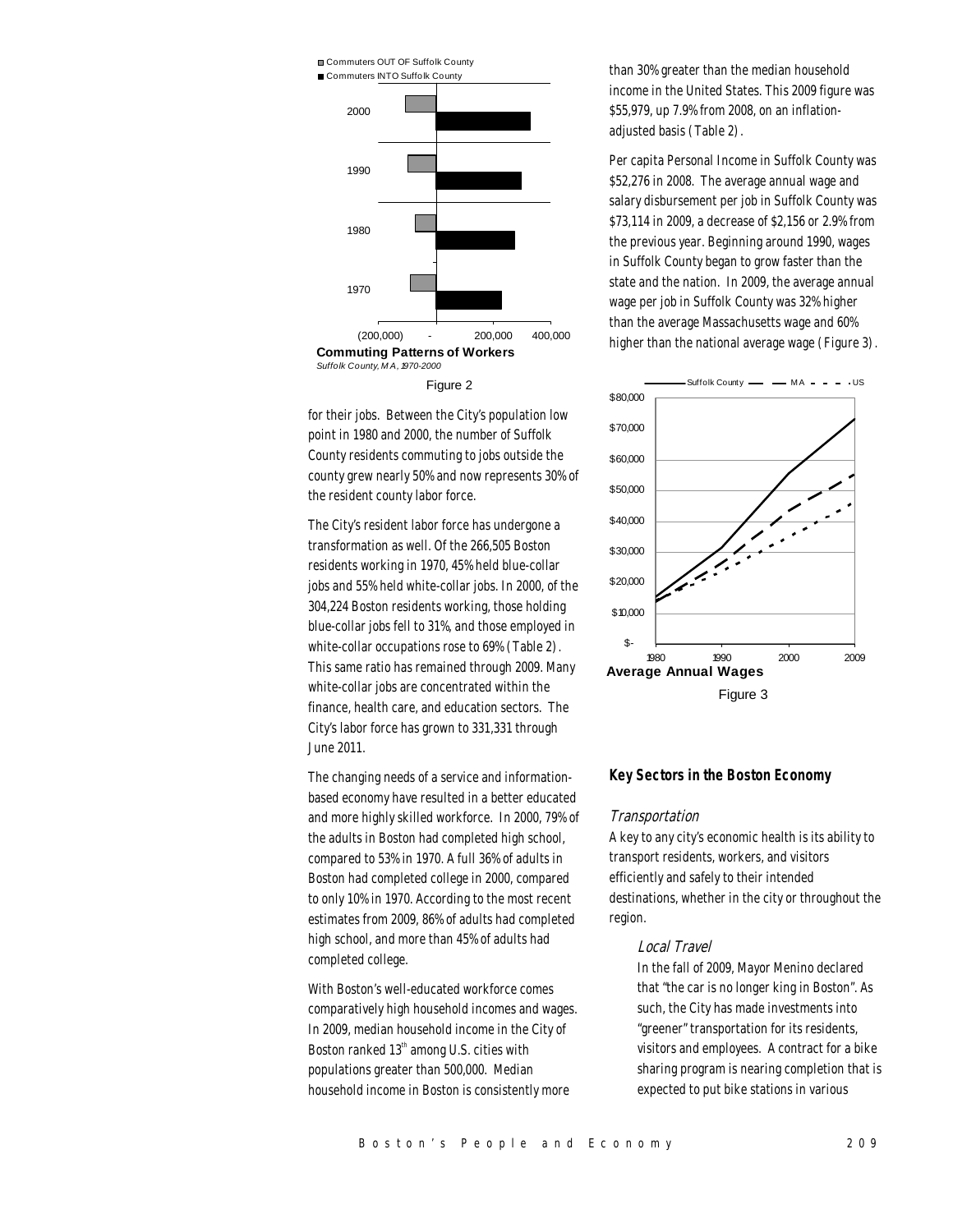points around the City for users to rent for trips around town. As of December 2010, the City has installed a total of 38 miles of bike lanes on City roads with more to follow. The City also now has 39 discounted scooter/motorcycle parking spaces downtown to encourage the use of these fuel efficient vehicles. Further, the City itself has moved to limit emissions and increase the fuel economy of its fleet by purchasing hybrid vehicles and requiring new taxi cabs to be hybrids as well.

Boston's public transportation system reaches into every neighborhood in the City via trolley, subway or bus, and is linked to the commuter rail and Amtrak systems. Several major rail initiatives are increasing access and reducing travel time. The Massachusetts Bay Transportation Authority (MBTA) is nearing completion of the new "Silver Line" in three phases to operate as part of its core downtown transit system. The completed Phases 1 & 2 provide rapid transit bus services connecting Downtown with the Seaport district and with Chinatown and Roxbury. Phase 3, now in planning and design, will include connections between the first two phases. The MBTA provides commuter rail, subway, local bus and express bus services to 175 cities and towns in eastern Massachusetts, offering public transit to a population of almost 4.7 million people in an area of 3,200 square miles. The MBTA currently serves about 1.2 million passengers per day.

The "Big Dig", or Central Artery Tunnel, connects the Massachusetts Turnpike to Logan Airport and relocated the previously elevated Interstate 93 under the city, reopening views of Boston Harbor not seen for half a century. The Mayor's "Crossroads" project is reconnecting long disconnected city neighborhoods by rebuilding the roads that once ran between them. In addition, the Rose Kennedy Greenway is completed. This large downtown series of parks and gardens will be an enormous benefit to residents, workers and visitors to the city of Boston for years to come.

## Regional Travel

Boston's South Station, one of three major high speed rail terminals on Amtrak's Northeast Corridor currently hosts high speed intercity passenger rail, including Amtrak Acela Express and Northeast Regional Services. It is also the terminus for Amtrak's Lake Shore Limited service between Boston and Chicago. The Boston-New York-Washington portion of the Northeast Corridor carried over ten million passengers in FY 2010 on Acela Express, Regional Service or other trains, more than any other service in the country.

The metropolitan Boston roadway system provides commuters access to the city through surface arteries and three limited access interstate highways that connect Boston to the national highway system. Interstate 90, (Massachusetts Turnpike), just extended as part of the Central Artery Project, leads westward from Logan Airport through downtown Boston to the New York State border. Interstate 95, the East Coast's principal north-south highway, connects Boston to New Hampshire and Maine to the north and New York City and Washington D.C. to the south. Interstate 93, another north-south highway, extends from just south of the city to New Hampshire. Major industrial parks and high-technology companies line these transportation arteries.

National and International Travel In 2010, Boston's Logan International Airport was the most active airport in New England, the 19<sup>th</sup> most active airport in the United States, and the  $43<sup>rd</sup>$  most active airport in the world. It served over 27.4 million international and domestic passengers, a 7.2% increase from 2009. Logan Airport is also very important to the economy as a center for processing air cargo. In 2010, Logan Airport's total air cargo and mail volume totaled 563.2 million pounds. This was a 1.4% decrease from 2009 air cargo and mail volume.

The Port of Boston provides New England businesses with excellent deep-water port facilities and access to world ports, as well as feeder service to Halifax, Nova Scotia, and New York. The Port of Boston ranked as the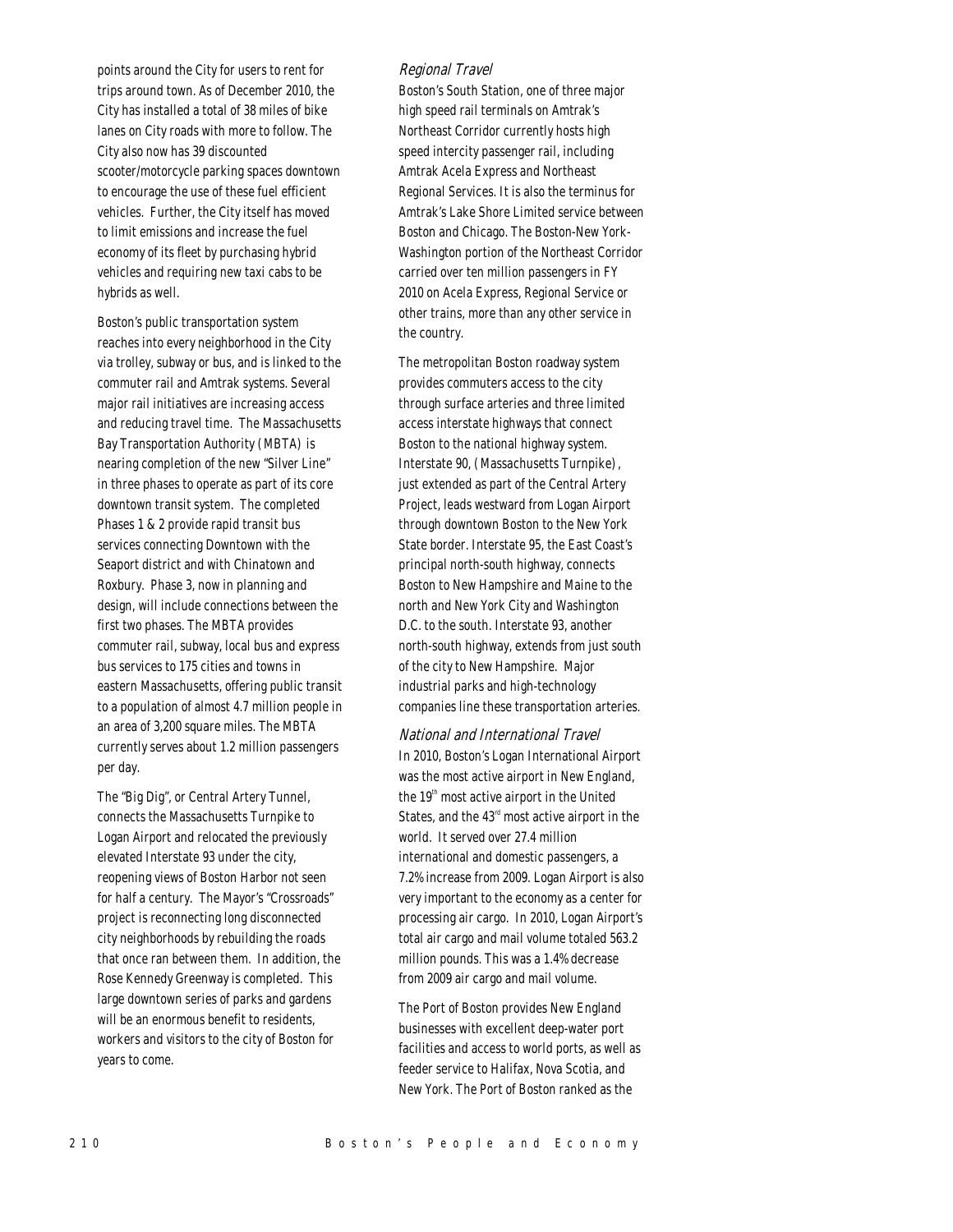$10<sup>th</sup>$  largest Atlantic coast seaport by container volume shipped. The Port of Boston has also become a major cruise ship port, hosting more than 300,000 cruise ship passengers in 2010, an increase of 12.7% from the year before.

# Higher Education, Healthcare, and Financial Services

Higher education, health care, and financial services play a major role in Boston's economy. An examination of Boston's 50 largest private employers in 2010 shows that 80% are involved in these key sectors.

Boston hosts 34 universities, colleges, and community colleges, with a combined enrollment of over 150,000 students annually. Included among the City's colleges and universities are some of the finest educational institutions in the country, including Boston College, Boston University, and Northeastern University.

These institutions of higher education have a major effect on the City's economy. Because many of these students remain in Boston after graduation, the City's educational institutions are a major source of highly-skilled professionals for the City's workforce. Boston's colleges and universities contribute to the economy in ways beyond providing a work force to City businesses and maintaining a stable work force of more than 44,000 themselves. Since 2007, eleven new higher education building projects were completed. Since 2000, twenty-nine dormitories have been built. In addition, as of June 2011, two more dormitory halls are approved and two more are under construction.

Many of the nation's finest research and teaching hospitals are located in Boston, including Massachusetts General Hospital, Brigham and Women's Hospital, Beth Israel/Deaconess Hospital, Boston Medical Center, New England Medical Center and Children's Hospital, as well as numerous community-based health centers. In total there are 20 inpatient hospitals in the City. Furthermore, the City is home to the medical and dental schools of Harvard University, Tufts University, and Boston University. In 2010, there were an estimated 120,000 people, or one in five of all Boston jobs, employed in health services in the City.

#### **Largest Private Employers in Boston**

#### **Over 10,000 Employees**

Brigham & Women's Hospital Massachusetts General Hospital

## **5,000 to 9,999 Employees**

Boston University Children's Hospital Boston Fidelity Investments John Hancock/Manulife Liberty Mutual Group, Inc. State Street Corporation MFS Investment Management

#### Table 3

Many of the country's leading financial services firms are located in Boston, including Fidelity Investments, John Hancock/Manulife Financial, and State Street Corporation. The City also has the distinction of being the birthplace of the mutual fund industry. In 2010, there were over 100,000 people employed in the finance, insurance and real estate industries in Boston.

#### Travel, Tourism, and Culture

The City entertains many types of visitors each year. From those seeking historical sites, museums, sporting events, restaurants, theatre, or business conventions; Boston is a great place to visit. According to the Greater Boston Convention and Visitors Bureau, an estimated 19.3 million people visited Boston in 2009, up 5.5% from the previous year. Of those, an estimated 1.1 million were international visitors to Boston.

Boston is an attractive destination for conventions, meetings, and gate shows. The Boston Convention and Exhibition Center (BCEC) is located on a 60 acre site in South Boston and contains 516,000 square feet of contiguous exhibition space and is designed to accommodate larger conventions. This facility, along with new hotel projects in the city, has given a significant boost to the local economy. In 2010, the Boston Convention and Exhibition Center, along with the John B. Hynes Memorial Convention Center, hosted 236 events, a 13% increase from 2009. There were a total of 756,087 attendees in 2010, up 5.9% from 2009. Boston also has several other sites for small and medium size conventions and conferences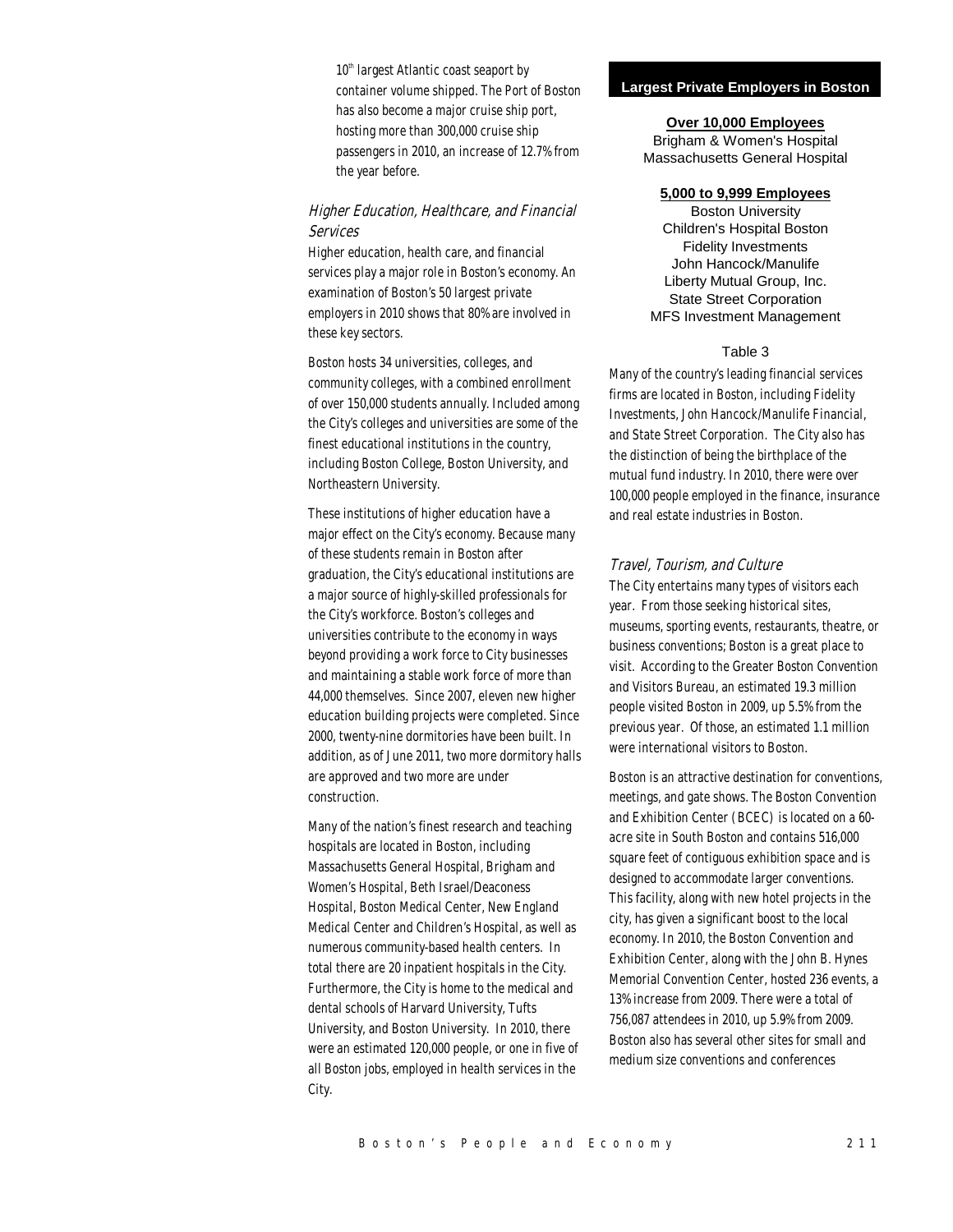including the World Trade Center and Bayside Exposition Center.

The City of Boston is home to five major professional sports teams: the Boston Red Sox baseball team which plays at historic Fenway Park, the Boston Bruins hockey team, and the Boston Celtics basketball team which play at the new TD Garden. The New England Patriots football and Revolution soccer teams play at Gillette Stadium in nearby Foxborough, MA. The New England Aquarium, Museum of Fine Arts, Isabella Stewart Gardener Museum, Institute of Contemporary Art, and many other attractions bring in thousands of tourists a year. The City also provides venues for concerts, ice shows, circuses, and other entertainment performances as well as street festivals and parades in its neighborhoods and parks.

## *Economic Outlook*

Currently, the city is recovering from the "Great Recession" that affected the state, nation, and most of the world's economic powers. As with any economic entity, the City of Boston has experienced good times and bad. During the 1960's, the economy thrived and unemployment was consistently below 6%. In the 1970's, Boston experienced the same pain felt across the country as the term "stagflation" was coined. The 1980's produced the "Massachusetts Miracle" and launched a Massachusetts Governor's bid for the presidency. The 1990's gave way to recession again with unemployment over 8% and a collapsing real estate market which transitioned into expansion with lower unemployment, more commercial development, and increased home values throughout the City and region. In the early 2000's, Boston experienced a mild recession along with the rest of the nation but continued to grow afterward.

#### Housing

The housing market is a source of growth for many industries and is a barometer of economic health. Since the end of the most recent recession, the housing market has come back unevenly across the country. Boston is faring better than many other metropolitan areas that were harder hit to begin with.

According to the Federal Reserve Bank of Boston,



## Figure 4

in the third quarter of 2010, the median sale price of an existing single family home in the City was \$368,805, an increase of 5.0% over the same quarter in 2009. In 2010, there were 994 single family homes sold, compared to 995 in 2009. In the third quarter of 2010, the median sale price of a condominium was \$375,000, up 8.7% from the same quarter in 2009. There were 4,216 condominium sales in 2010, down from 4,228 in 2009.

However, the Boston housing market has begun to show signs of weakness again. Data from the Freddie Mac Home Price Index shows a decrease of 7.1% in the first quarter of 2011 over the same quarter 2010.

Economic conditions, combined with the correction in the real estate market, has put the number of residential foreclosures closer to the levels experienced in the mid-1990's real estate market crash. In 2009, 776 foreclosure deeds were finalized in Boston. The number rose to 821 in 2010. Although it was an increase, it is still well below the recent peak of 1,215 deeds that occurred in 2008 (Figure 5). While deeds to foreclosure (the first step in the foreclosure process) went up by 6% in 2010, petitions to foreclose (the final step in the foreclosure process) went down by 30% from 2,200 in 2009 to 1,541 in 2010.

**Hotels**